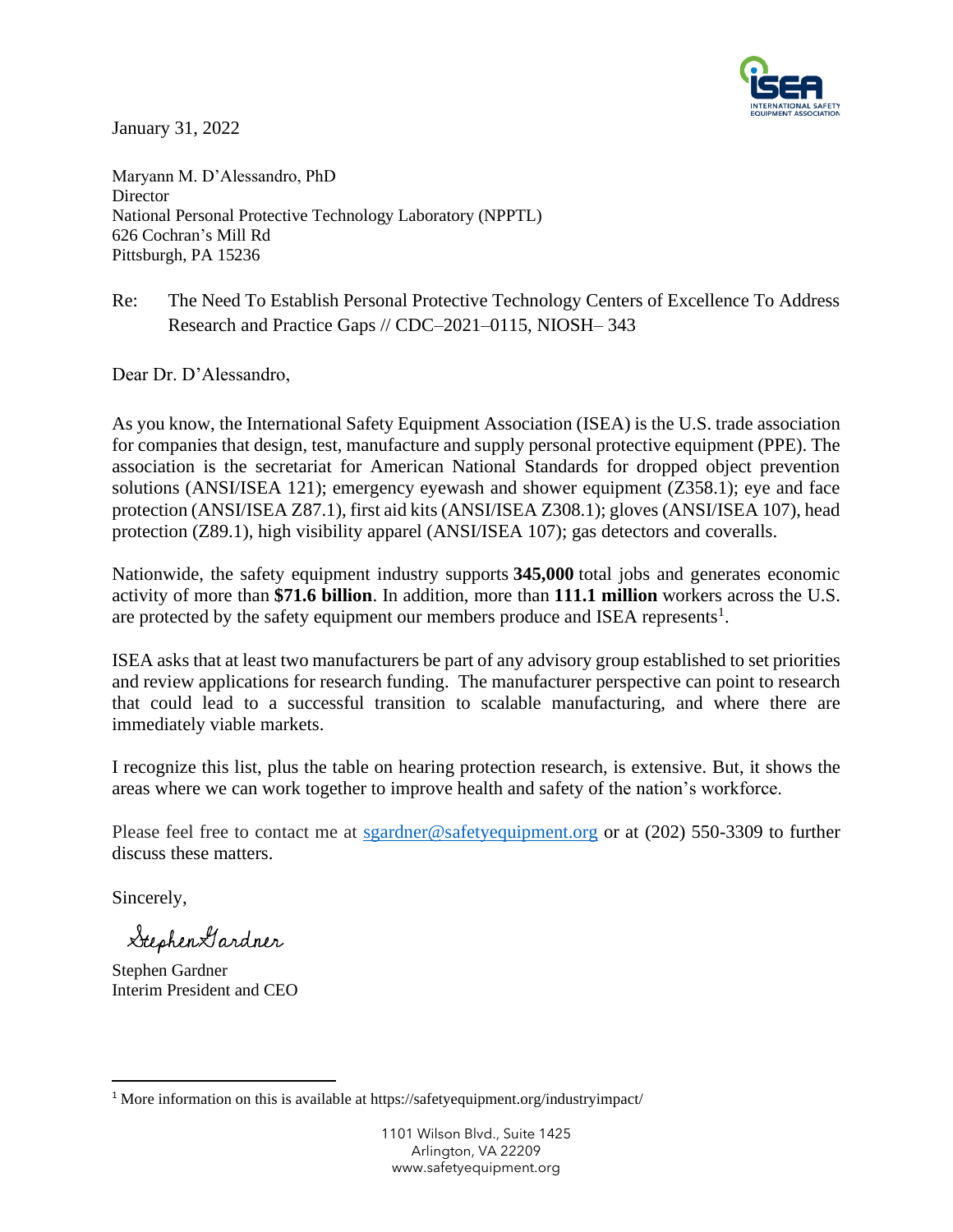#### **Safety eyewear - Effects of UV radiation between 380 and 400 nm on ocular health**

There are significant global debates and different approaches about whether and how to address the effects of UV radiation between 380 and 400 nm. Many safety standards end UV filtration at 380 nm and below, but there is growing concern about whether there should be restrictions up to 400 nm. The problem with effectively establishing PPE performance up to 400 nm is that there is little specific knowledge about the effect of UV radiation on the human eye, including dangerous exposure levels or durations, safe exposure levels or durations, and the actual injurious effects on the eye.

### **Chemical protective apparel research**

Occupational skin exposure to hazardous substances is significantly under-researched and as such workers and occupational safety and health researchers do not benefit from the same science-led guidance. For example, in respiratory protection, Occupational Exposure Limits and Assigned Protection Factors are well-researched for a wide variety of hazardous exposures. The majority of toxicological research focuses on the health effects of exposure to a single substance. However, little research has been conducted on dermatological exposure of chemical mixtures.

### **Public-private partnerships**

Question 7 (86 FR 60462) asks "are there alternate or additional needs that have not been identified in this notice?" One area is Public-Private Partnerships, which could address the three broad areas and the six other questions on this Fed. Reg. page. Federal labs and facilities have, or may acquire, machines and their related operating systems, that are economically but not technologically out of reach for public or private researchers. NIOSH should recommend a program to share federally-owned advanced machinery and technology with manufacturers, who could use such devices to research and design new and innovative PPE and PPT.

#### **Heat stress and climate change**

Data on heat stresses are needed by PPE manufacturers to both revise and innovate PPE and PPT. Safety equipment manufacturers have products to mitigate heat stress. These companies and occupational safety and health researchers welcome opportunities to better understand the dangerous levels of exposure and how to best protect against them. Further, some PPE is designed to be protective in foreseeable environments such as elevated heat and cold. As the occupational health and safety community considers whether it needs to adjust certain test parameters to better reflect new, warmer, user environments, it needs studies on what those extreme environments might be (e.g., working aloft at heights of 500+ feet in various locations around the nation).

#### **Hand protection research – better grip in wet working conditions**

Questions 2, 3 and 4, when taken together, suggest research is needed to improve hand protection grip in wet conditions. One critical area is for the nation's tower climbing workforce. Congress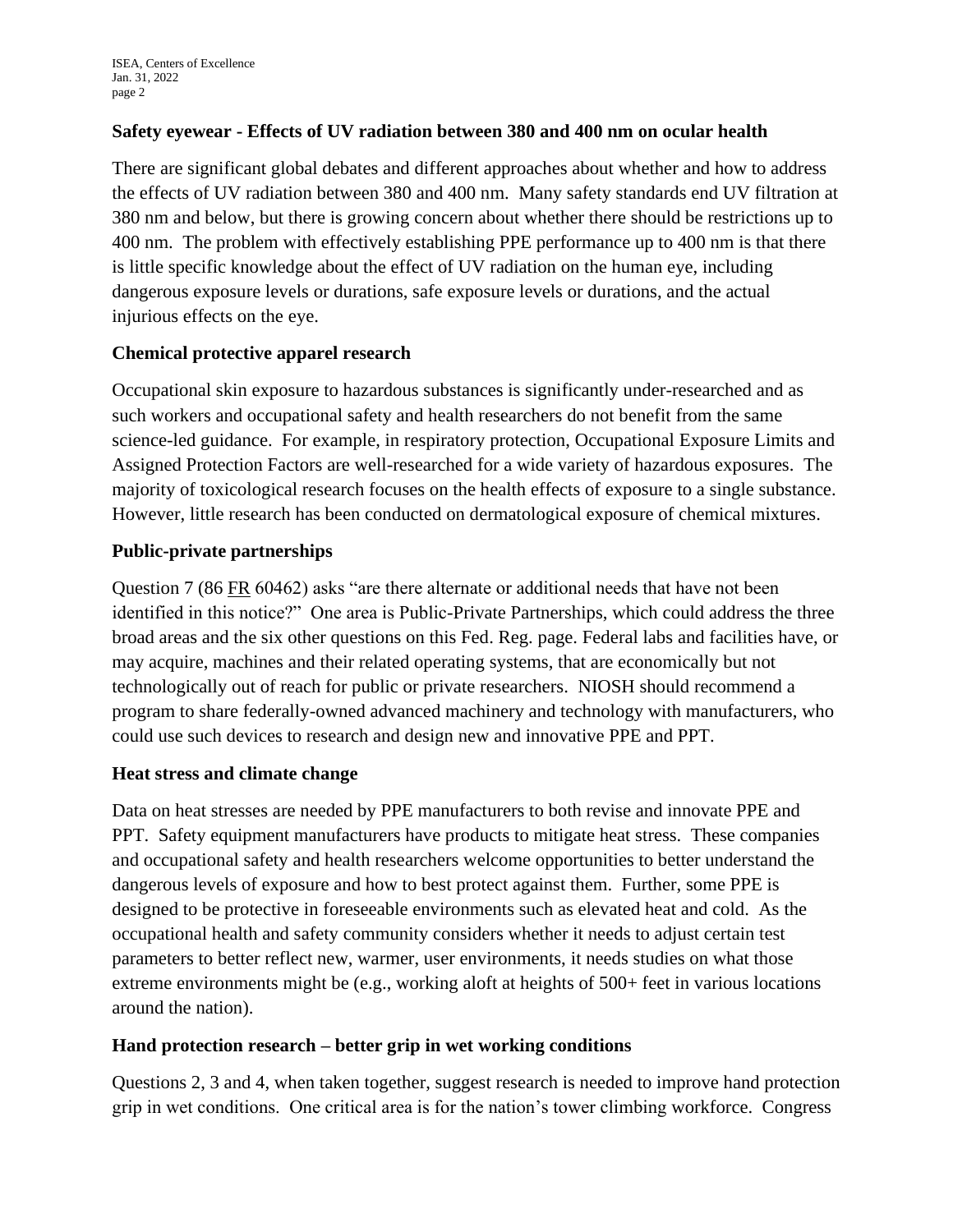approved more than \$45 billion for broadband expansion. This funding will, in part, result in an expanded telecommunications workforce, many who will be climbing towers in all types of weather conditions, including wet. In fact, OSHA has established a work group to address the safety of the communication tower climbing workforce. These workers need to know their gloves will retain a secure grip if tools or climbing structures are wet from rain, mist, condensation, or other similar conditions. Materials science research could greatly aid in this area.

## **Anti-vibration glove research**

Daily occupational exposure from many, but not all, pneumatic, electric, hydraulic, or gasoline powered vibrating hand-tools, have been causally linked to and-arm vibration syndrome (HAVS) and other conditions. The US Navy assessed that 2.5 million Americans are at risk of Hand-Arm Vibration Syndrome [\(link\)](https://www.gsa.gov/cdnstatic/Hand-Arm_Vibration_Syndrome_01-06-2016.pdf). An ISO-10819 addresses this, but the standard is nearly 10-years old. Intramural or extramural research could assess this ISO standard, and make recommendations for a US-based national voluntary consensus standard.

*(ISO 10819:2013 specifies a method for the laboratory measurement, data analysis, and reporting of the vibration transmissibility of a glove with a vibration-reducing material that covers the palm, fingers, and thumb of the hand. ISO 10819:2013 specifies vibration transmissibility in terms of vibration transmitted from a handle through a glove to the palm of the hand in one-third-octave frequency bands with centre frequencies of 25 Hz to 1 250 Hz.)*

## **Respiratory Protection Comments**

#### *Source Control*

The use of N95 respirators by the public as part of the COVID response highlighted the need for a simple fit test that can be done at home with commonly-found household items like tape measures, matches, nail polish or paint remover, etc. The current fit test is designed for execution by trained test administrators using specialty equipment and substances. The current test is also meant for cases where a tight seal is critical because the worker is actually exposed to dangerous aerosols and particles. The *Birkner* At-Home Test would be to assure that the fit is reasonably tight and adequate for protection against intermittent and incidental exposures such as passing an infected person in the grocery store aisle, waiting on a subway platform, or standing in a line, etc…

## *CO2 Build-Up in respirators*

The effect of carbon dioxide build-up inside a mask is poorly understood. Manufacturers could better design safe and comfortable products with a better understanding of the effect of long N95 wearing sessions in which exhaled carbon dioxide could accumulate inside the device.

"N95 respirator can make it more difficult for the wearer to breathe due to carbon dioxide build up, which reduces the intake of oxygen, increased breathing rates and heart rates." [\(link\)](https://dhs.saccounty.gov/PUB/Documents/PUB_N95MaskRecommendations.pdf) This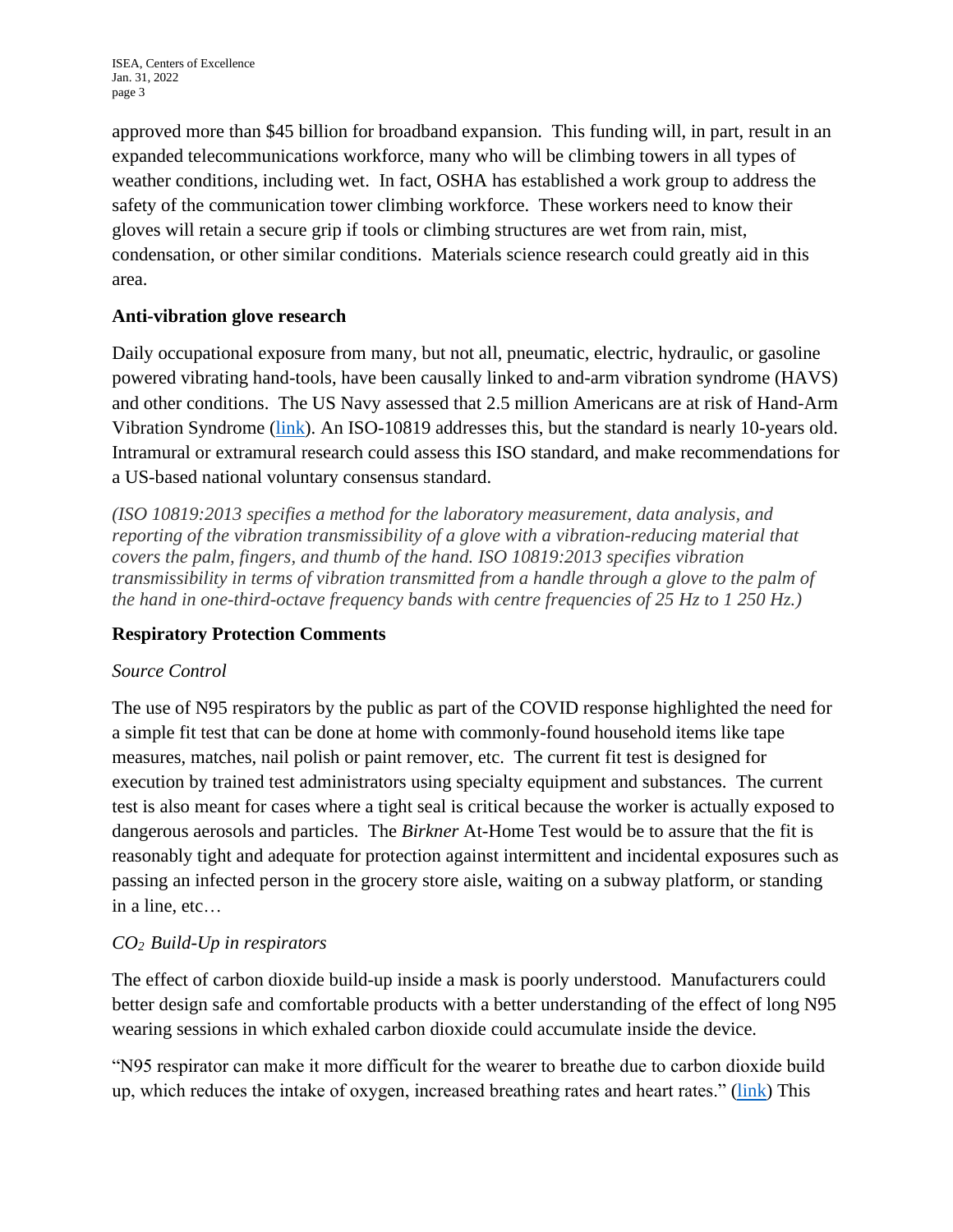faulty warning came not from a small, random group, but from the Sacramento Public Health Department, related to use of N95 to keep safe from wildfire smoke. Other groups and individual have spread this misinformation, too [\(link\)](https://aip.scitation.org/doi/10.1063/5.0061574). NIOSH should support research that can address this misnomer in a complete, final manner. This could be done with intramural or extramural research.

## *Exhalation research*

Finally, COVID created an urgent need for source-capture masks to help limit the spread, but there wasn't a single existing test (or understanding) of this type of protection anywhere in the world. Modeling human exhalation, coughs and sneezes for the purpose of informing mask designs for source capture is needed.

## **Dropped objects - Physical forces on the body from dropped objects**

The occupational safety and health community has studied at length the impact on the body of a personal fall arrest system when a worker falls from height. Similar studies are needed regarding dropped objects prevention solutions. These products prevent a tool or other personal object from falling when workers are working at heights. These tool tethers are attached to a worker's belt or other harness and to the tool. If a tool falls, what will be the impact on the body based on the various lengths and elasticity of the tether and the weight of the tool or object? This research is needed to better train workers about safe use of dropped objects prevention solutions.

## **Eye wash - Anthropometric research**

What are the optimal spray patterns and flow rates for emergency decontamination showers? What is the optimal spray pattern and flow rate to completely rinse the contaminant from the worker? Research on these questions will aid in the design and placement of shower heads for emergency decontamination showers and the spray patterns for emergency facewashes based on anthropometric data of current workers.

# **Fall protection - Active fall protection**

Current fall protection PPE is tested on manikins. There is little to no knowledge about whether and how the effectiveness of fall protection is affected by being worn over clothing. Of particular concern is whether wearing fall protection harnesses over bulky winter clothing creates stress points on the harness that compromises the ability of the harness to arrest a fall.

# **High Visibility Apparel to Promote Worker and Pedestrian Safety from Struck-by Hazards**

Struck-by hazards from vehicles and equipment on roadways and in construction zones continue to be a persistent cause of worker injuries and fatalities. Existing, effective regulations prescribing mitigation approaches including engineering controls and mandatory worker PPE have helped reduce worker fatalities. An ongoing issue for high visibility safety apparel is understanding the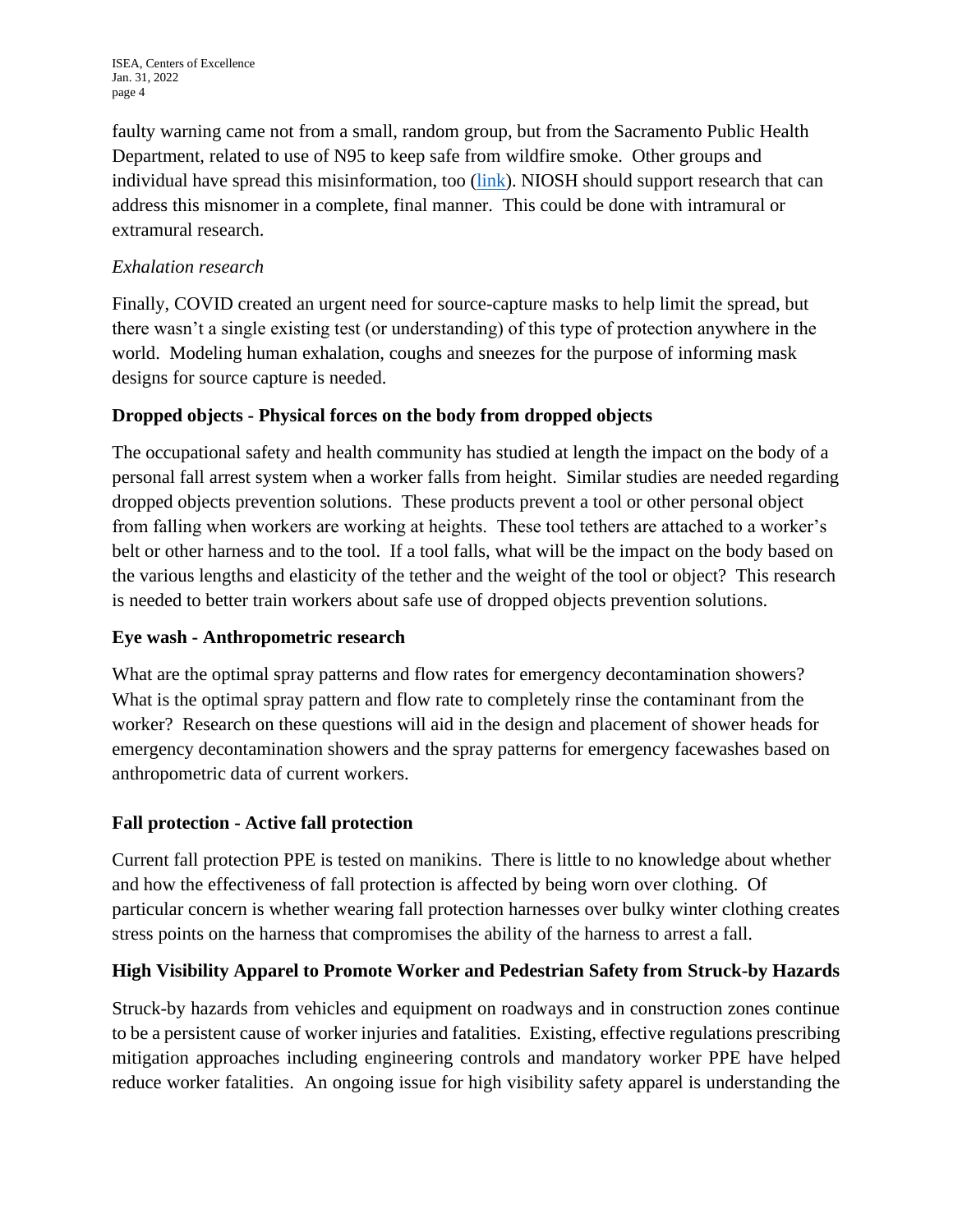decline in a garment's ability to identify the wearer as a person over the product's lifetime and discerning the point of necessary garment retirement.

#### **Connected Worker Issues and Research**

- 1. Executing on any of the seven strategic goals for the next 2-3 years proposed by NIOSH NPPTL has the potential to improve worker safety incrementally, but due to the overall maturity of the field, they are unlikely to produce any kind of step-change improvement in measurable outcomes. The one new development with a true potential for step-change improvements to occupational health and safety is **data connectedness**, i.e., connected PPE and connected workers. NIOSH NPPTL could position itself strategically to investigate and develop this subject matter and provide expertise centrally to help develop the networked, data-connected US worker occupational safety environment.
- 2. Areas of worker safety data connection NIOSH could study include cataloging the current state and availability of technology for sensing at the user/PPE interface, means and methods of data collection, data processing and analytics, and the need for regulations and protocols that protect user data privacy and security rights. This new technology can be applied to any area of PPE but could be immediately suitable to existing data-intensive aspects of worker protection compliance programs such as hearing conservation and respiratory function/fit testing.
- 3. The new connected and autonomous vehicle (CAV) roadway user group is now emerging and will create a new category of hazards for workers and pedestrians on the nation's public roads and highways. NIOSH could speed the development of a new occupational safety and health protocol around CAVs by characterizing and cataloging the new threats this could present to workers and pedestrians, describe how it differs from the current roadway user threat environment, and produce an initial list of recommendations within a hierarchy of potential remediations.

#### **Comfort and fit of PPE**

At various times, NIOSH has sought to research fit and comfort. ISEA members, and likely all manufacturers, are always working on comfort and fit, as these are key features that differentiate products in the marketplace. While anthropometric data is welcomed, federal funds should not be used to study such subjective use areas of comfort and fit.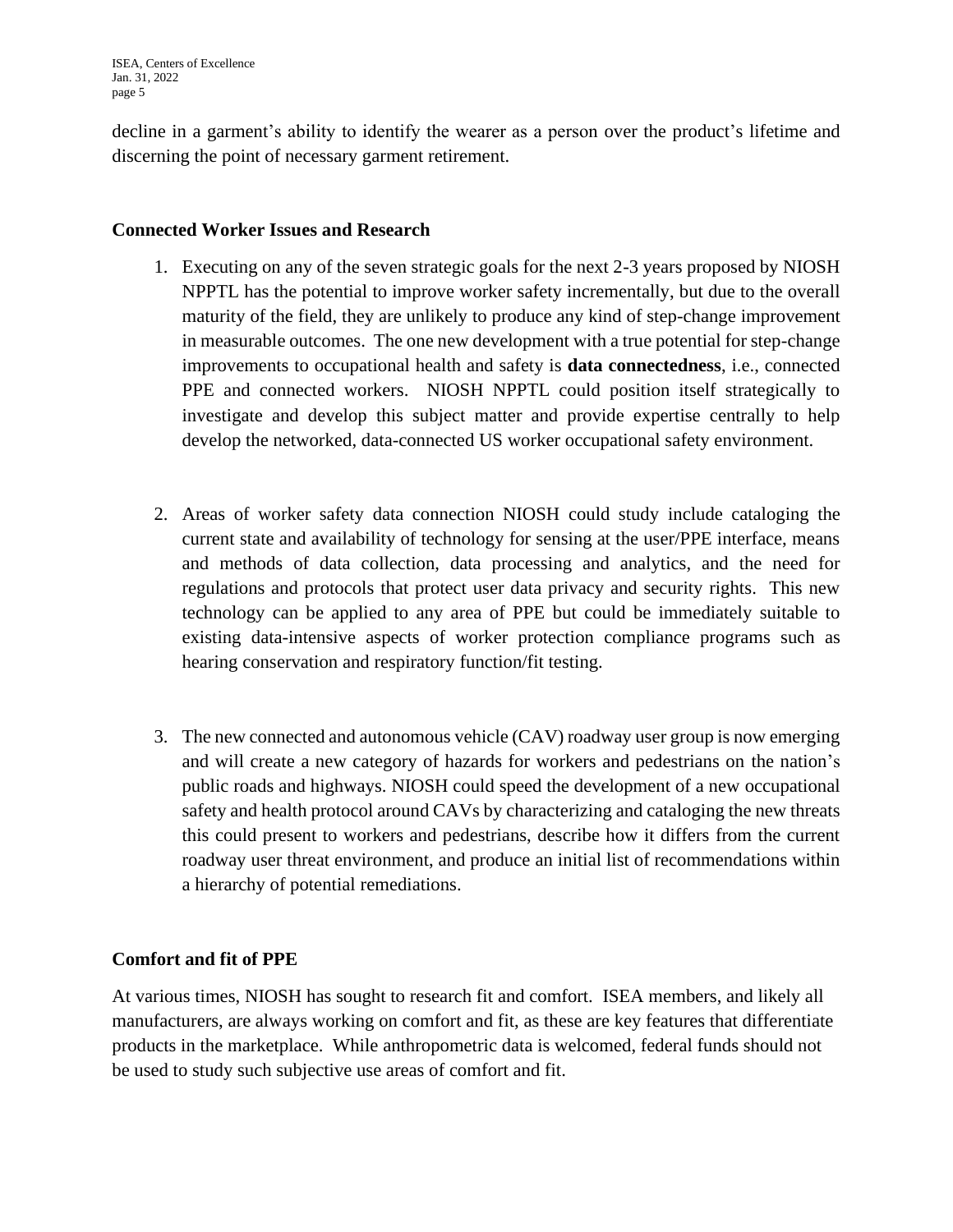$\Gamma$ 

| <b>NIOSH Center of Excellence - Hearing Protection</b>                                                                                                                                                                                                                                                                                              |                                                                                                                                                                                                                                                                                                                                       |                                                                                                                                                                                                                                                                                                                                           |  |
|-----------------------------------------------------------------------------------------------------------------------------------------------------------------------------------------------------------------------------------------------------------------------------------------------------------------------------------------------------|---------------------------------------------------------------------------------------------------------------------------------------------------------------------------------------------------------------------------------------------------------------------------------------------------------------------------------------|-------------------------------------------------------------------------------------------------------------------------------------------------------------------------------------------------------------------------------------------------------------------------------------------------------------------------------------------|--|
| <b>Hearing Conservation</b><br><b>Research Ideas/Questions</b>                                                                                                                                                                                                                                                                                      | <b>Likely Benefits</b>                                                                                                                                                                                                                                                                                                                | <b>Research Category</b>                                                                                                                                                                                                                                                                                                                  |  |
| What is the recommended<br>frequency of hearing<br>protector fit testing? How<br>often does one need to fit test<br>a worker before behavior has<br>changed?                                                                                                                                                                                        | Improving hearing<br>protection selection<br>and worker<br>compliance, better<br>hearing health<br>outcomes for people<br>who use hearing<br>protection at work,<br>public and private<br>health care savings                                                                                                                         | Human factors/ergonomics approaches to<br>evaluating the factors that influence the<br>adoption and usage of PPT such as<br>performance, comfort, fit, and usability;<br>sociotechnical systems analyses of the<br>influences of factors such as health and<br>safety management systems, safety culture<br>and regulatory requirements.  |  |
| How can the occupational<br>safety and health community<br>integrate health behavior<br>change into hearing<br>conservation?                                                                                                                                                                                                                        | Improving hearing<br>protection selection<br>and worker<br>compliance, better<br>hearing health<br>outcomes for people<br>who use hearing<br>protection at work,<br>public and private<br>health care savings                                                                                                                         | Human factors/ergonomics approaches to<br>evaluating the factors that influence the<br>adoption and usage of PPT such as<br>performance, comfort, fit, and usability;<br>sociotechnical systems analyses of the<br>influences of factors, such as health and<br>safety management systems, safety culture<br>and regulatory requirements. |  |
| What are cultural differences<br>regarding the use of hearing<br>protection? How can safety<br>managers and the research<br>community approach the<br>multi-cultural workforce to<br>improve hearing protection<br>use? Fit testing may help as<br>it provides one-on-one<br>training and the opportunity<br>to find the best hearing<br>protector. | Cultural<br>considerations to<br>increase understanding<br>and acceptance<br>leading to improved<br>compliance. Also,<br>improved hearing<br>protection selection<br>and worker<br>compliance, better<br>hearing health<br>outcomes for people<br>who use hearing<br>protection at work,<br>public and private<br>health care savings | Human factors/ergonomics approaches to<br>evaluating the factors that influence the<br>adoption and usage of PPT such as<br>performance, comfort, fit, and usability;<br>sociotechnical systems analyses of the<br>influences of factors such as health and<br>safety management systems, safety culture<br>and regulatory requirements.  |  |

٦